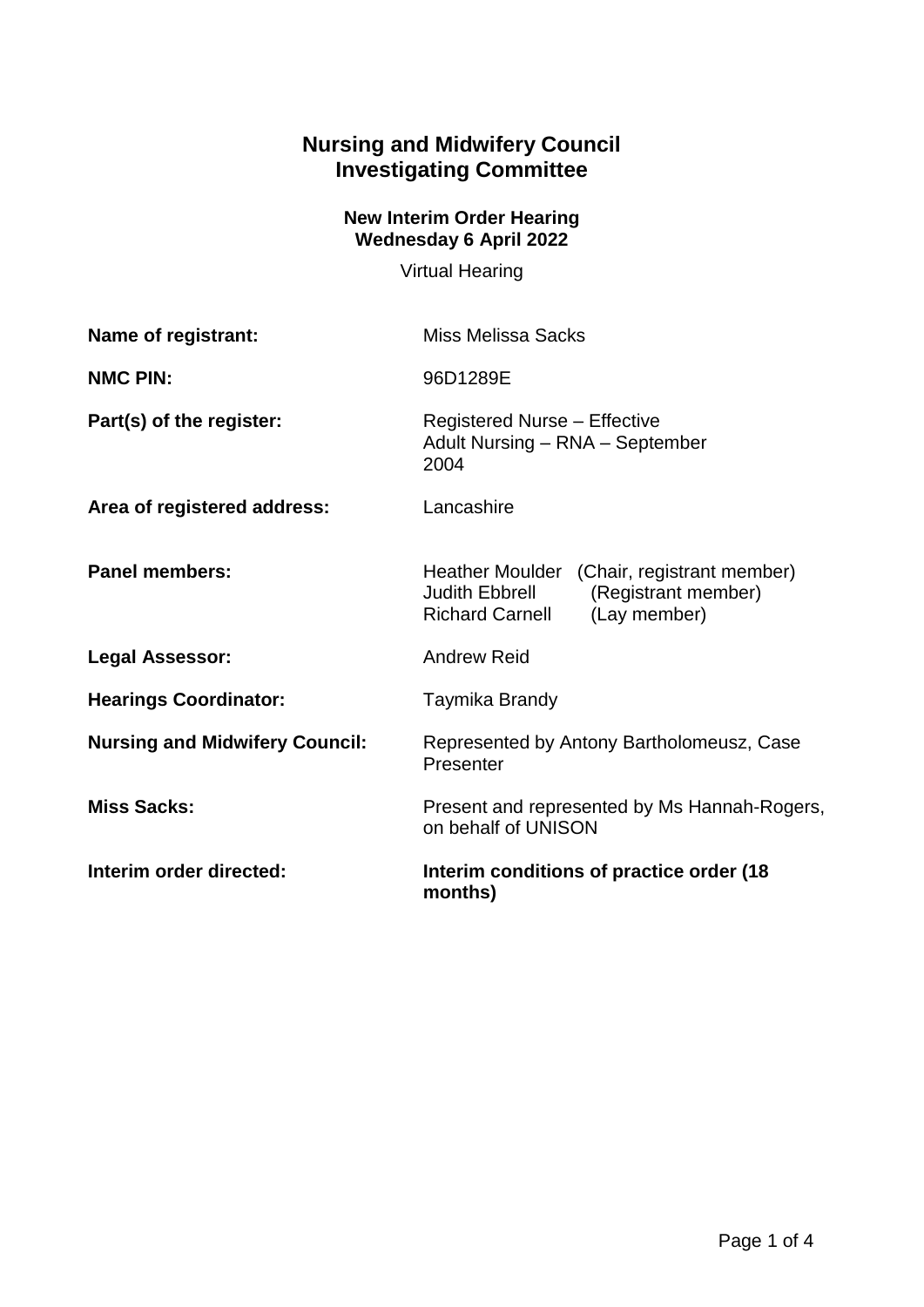## **Decision and reasons on interim order**

The panel decided to make an interim conditions of practice order for a period of 18 months.

The panel has determined that the following conditions are proportionate and appropriate:

*'For the purposes of these conditions, 'employment' and 'work' mean any paid or unpaid post in a nursing, midwifery or nursing associate role. Also, 'course of study' and 'course' mean any course of educational study connected to nursing, midwifery or nursing associates.*

- 1. You must only work for one substantive employer which must not be an agency.
- 2. You must not administer medication unless you are directly supervised by another registered nurse.
- 3. You must work with your line manager/mentor/supervisor to create a personal development plan (PDP). Your PDP must address:
- Medication administration
- Evidence based practice
- Consent
- Treating patients with compassion, dignity and respect.
- Your general clinical practice

4. You must meet with your line manager/mentor/supervisor at least every month to discuss your performance and your progress against your PDP.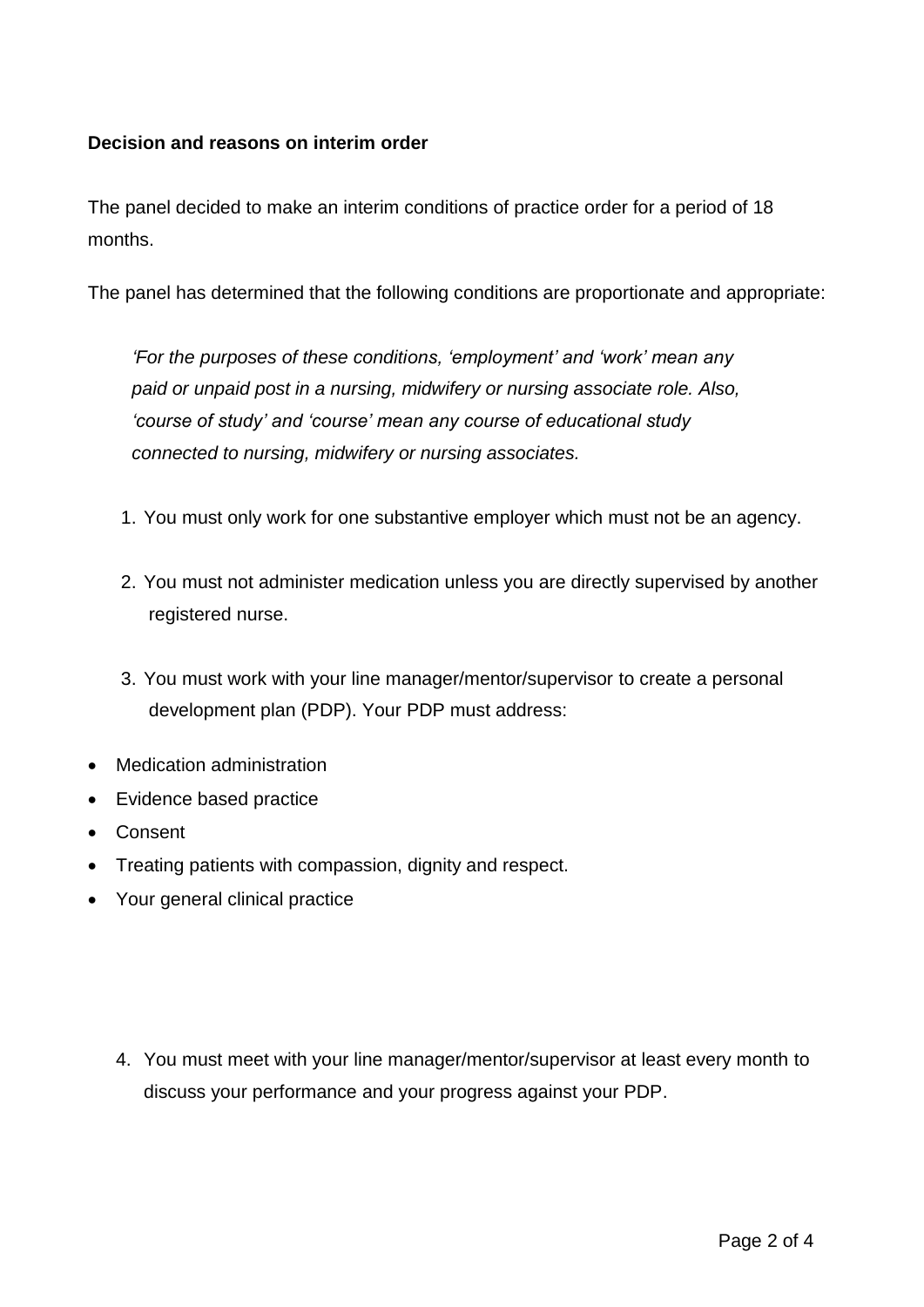- 5. You must send your case officer a report from your line manager/mentor/supervisor prior to your next hearing. The content of the report should reflect your progress against your PDP and your general performance.
- 6. You must keep the NMC informed about anywhere you are working by:
	- a. Telling your case officer within seven days of accepting or leaving any employment.
	- b. Giving your case officer your employer's contact details.
- 7. You must keep the NMC informed about anywhere you are studying by:
	- a) Telling your case officer within seven days of accepting any course of study.
	- b) Giving your case officer the name and contact details of the organisation offering that course of study.
- 8. You must immediately give a copy of these conditions to:
	- a) Any organisation or person you work for.
	- b) Any employers you apply to for work (at the time of application).
	- c) Any establishment you apply to (at the time of application), or with which you are already enrolled, for a course of study.
	- 9. You must tell your case officer, within seven days of your becoming aware of:
		- a) Any clinical incident you are involved in.
		- b) Any investigation started against you.
		- c) Any disciplinary proceedings taken against you.
	- 10. You must allow your case officer to share, as necessary, details about your performance, your compliance with and / or progress under these conditions with: